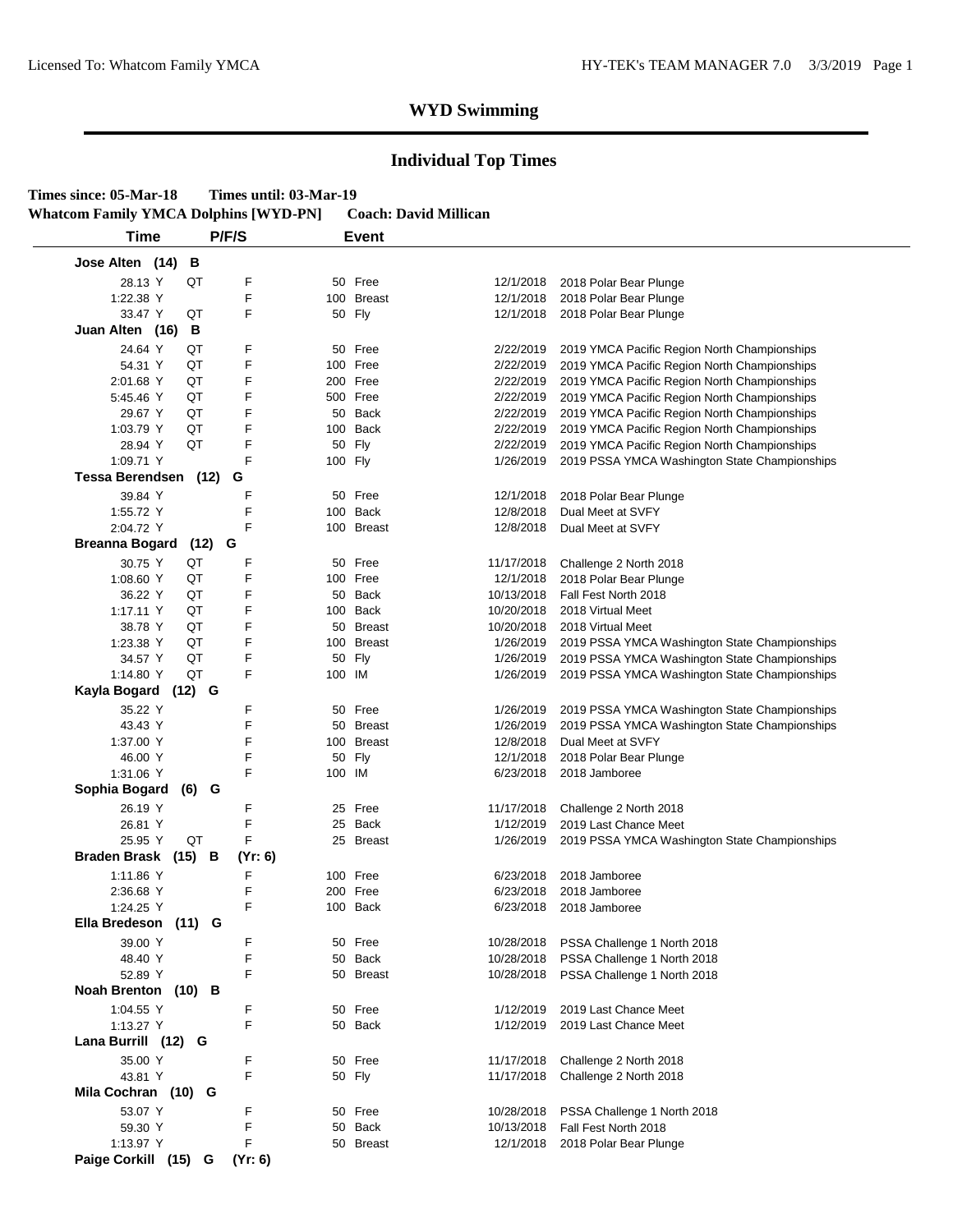| Times since: 05-Mar-18        | Times until: 03-Mar-19 |                                   |            |                                                                                         |  |  |
|-------------------------------|------------------------|-----------------------------------|------------|-----------------------------------------------------------------------------------------|--|--|
| <b>Time</b>                   | P/F/S                  | <b>Event</b>                      |            |                                                                                         |  |  |
| Paige Corkill (15) G          | (Yr: 6)                |                                   |            |                                                                                         |  |  |
| 27.50 Y<br>QT                 | F                      | 50 Free                           | 11/17/2018 | Challenge 2 North 2018                                                                  |  |  |
| QT<br>1:01.16 Y               | F                      | 100 Free                          | 2/22/2019  | 2019 YMCA Pacific Region North Championships                                            |  |  |
| 6:06.38 Y<br>QT               | F                      | 500 Free                          | 1/26/2019  | 2019 PSSA YMCA Washington State Championships                                           |  |  |
| QT<br>1:13.79 Y               | F                      | 100 Back                          | 1/26/2019  | 2019 PSSA YMCA Washington State Championships                                           |  |  |
| QT<br>32.00 Y                 | F                      | 50 Fly                            | 12/1/2018  | 2018 Polar Bear Plunge                                                                  |  |  |
| QT<br>1:13.71 Y               | F                      | 100 Fly                           | 1/26/2019  | 2019 PSSA YMCA Washington State Championships                                           |  |  |
| QT<br>2:40.01 Y               | F                      | 200 IM                            | 2/22/2019  | 2019 YMCA Pacific Region North Championships                                            |  |  |
| Rane DenBleyker (10) B        |                        |                                   |            |                                                                                         |  |  |
|                               |                        |                                   |            |                                                                                         |  |  |
| 53.72 Y                       | F                      | Free<br>50                        | 11/3/2018  | SVFY/Whatcom/West Seattle                                                               |  |  |
| 1:01.87 Y                     | F                      | 50 Back                           | 12/1/2018  | 2018 Polar Bear Plunge                                                                  |  |  |
| Priya Dhaliwal<br>$(13)$ G    | (Yr: 4)                |                                   |            |                                                                                         |  |  |
| 30.32 Y<br>QT                 | F                      | Free<br>50                        | 2/22/2019  | 2019 YMCA Pacific Region North Championships                                            |  |  |
| 1:09.21 Y                     | F                      | 100 Free                          | 1/26/2019  | 2019 PSSA YMCA Washington State Championships                                           |  |  |
| 40.53 Y                       | F                      | 50<br>Back                        | 12/1/2018  | 2018 Polar Bear Plunge                                                                  |  |  |
| 42.89 Y                       | F                      | 50 Breast                         | 11/17/2018 | Challenge 2 North 2018                                                                  |  |  |
| 1:35.65 $Y$                   | F                      | <b>Breast</b><br>100              | 1/26/2019  | 2019 PSSA YMCA Washington State Championships                                           |  |  |
| 1:41.62 Y                     | F                      | 100 Fly                           | 10/20/2018 | 2018 Virtual Meet                                                                       |  |  |
| 1:28.25 Y                     | F                      | 100 IM                            |            | 10/28/2018 PSSA Challenge 1 North 2018                                                  |  |  |
| Kainoa Doliente (8) B         |                        |                                   |            |                                                                                         |  |  |
| 39.46 Y                       | F                      | Free<br>25                        | 9/29/2018  | SVFY v Whatcom Dual Meet                                                                |  |  |
| 34.46 Y                       | F                      | <b>Breast</b><br>25               | 9/29/2018  | SVFY v Whatcom Dual Meet                                                                |  |  |
| <b>Whittaker Gresham (14)</b> | в                      |                                   |            |                                                                                         |  |  |
|                               | F                      | 50 Free                           |            |                                                                                         |  |  |
| 31.47 Y                       |                        |                                   | 10/13/2018 | Fall Fest North 2018                                                                    |  |  |
| 1:11.96 Y                     | F                      | 100 Free                          | 9/29/2018  | SVFY v Whatcom Dual Meet                                                                |  |  |
| 42.87 Y                       | F                      | <b>Breast</b><br>50               | 7/14/2018  | <b>BBST/YMCA Dual Meet</b>                                                              |  |  |
| 36.27 Y                       | F                      | 50 Fly                            | 7/14/2018  | <b>BBST/YMCA Dual Meet</b>                                                              |  |  |
| 1:25.74 Y                     | F                      | 100 Fly                           | 11/3/2018  | SVFY/Whatcom/West Seattle                                                               |  |  |
| 1:23.79 Y                     | F                      | 100 IM                            | 7/14/2018  | <b>BBST/YMCA Dual Meet</b>                                                              |  |  |
| 3:05.32 Y                     | F                      | 200 IM                            | 11/3/2018  | SVFY/Whatcom/West Seattle                                                               |  |  |
| Madelyn Gulit (7)             | G                      |                                   |            |                                                                                         |  |  |
| 26.84 Y                       | F                      | 25 Free                           |            | 12/1/2018 2018 Polar Bear Plunge                                                        |  |  |
| Karson Hamasaka (12)          | в                      |                                   |            |                                                                                         |  |  |
| 53.11 Y                       | F                      | Free<br>50                        | 1/26/2019  | 2019 PSSA YMCA Washington State Championships                                           |  |  |
| 1:55.69 Y                     | F                      | 100 Free                          | 1/26/2019  | 2019 PSSA YMCA Washington State Championships                                           |  |  |
| 1:03.48 Y                     | F                      | 50 Back                           | 1/26/2019  | 2019 PSSA YMCA Washington State Championships                                           |  |  |
| <b>Camp Hancock</b><br>(8) B  |                        |                                   |            |                                                                                         |  |  |
|                               |                        |                                   |            |                                                                                         |  |  |
| 19.56 Y                       | F<br>F                 | Free<br>25                        | 1/26/2019  | 2019 PSSA YMCA Washington State Championships                                           |  |  |
| 43.35 Y<br>QT                 |                        | 50 Free                           | 12/1/2018  | 2018 Polar Bear Plunge                                                                  |  |  |
| QT<br>24.65 Y                 | F                      | Back<br>25                        | 11/3/2018  | SVFY/Whatcom/West Seattle                                                               |  |  |
| QT<br>28.40 Y                 | F                      | 25 Breast                         | 1/26/2019  | 2019 PSSA YMCA Washington State Championships                                           |  |  |
| 29.06 Y                       | F                      | 25 Fly                            | 10/13/2018 | Fall Fest North 2018                                                                    |  |  |
| Maddy Helt (14)<br>G          | (Yr: 5)                |                                   |            |                                                                                         |  |  |
| 30.87 Y<br>QT                 | F                      | Free<br>50                        | 1/26/2019  | 2019 PSSA YMCA Washington State Championships                                           |  |  |
| 1:12.05 Y                     | F                      | 100 Free                          | 1/26/2019  | 2019 PSSA YMCA Washington State Championships                                           |  |  |
| 39.75 Y                       | F                      | Back<br>50                        | 12/1/2018  | 2018 Polar Bear Plunge                                                                  |  |  |
| 41.66 Y<br>QT                 | F                      | 50<br><b>Breast</b>               | 10/13/2018 | Fall Fest North 2018                                                                    |  |  |
| 1:31.94 Y                     | F                      | <b>Breast</b><br>100              | 11/17/2018 | Challenge 2 North 2018                                                                  |  |  |
| 3:32.73 Y                     | F                      | 200 Breast                        | 1/12/2019  | 2019 Last Chance Meet                                                                   |  |  |
| 43.72 Y                       | F                      | 50 Fly                            | 6/23/2018  | 2018 Jamboree                                                                           |  |  |
|                               |                        |                                   |            |                                                                                         |  |  |
| Mason Helt (11) B             |                        |                                   |            |                                                                                         |  |  |
|                               |                        |                                   |            |                                                                                         |  |  |
| 37.31 Y                       | F                      | Free<br>50                        | 1/26/2019  | 2019 PSSA YMCA Washington State Championships                                           |  |  |
| 46.87 Y                       | F                      | <b>Back</b><br>50                 | 12/1/2018  | 2018 Polar Bear Plunge                                                                  |  |  |
| 45.26 Y<br>1:42.13 Y          | F<br>F                 | 50<br><b>Breast</b><br>100 Breast | 1/26/2019  | 2019 PSSA YMCA Washington State Championships<br>10/28/2018 PSSA Challenge 1 North 2018 |  |  |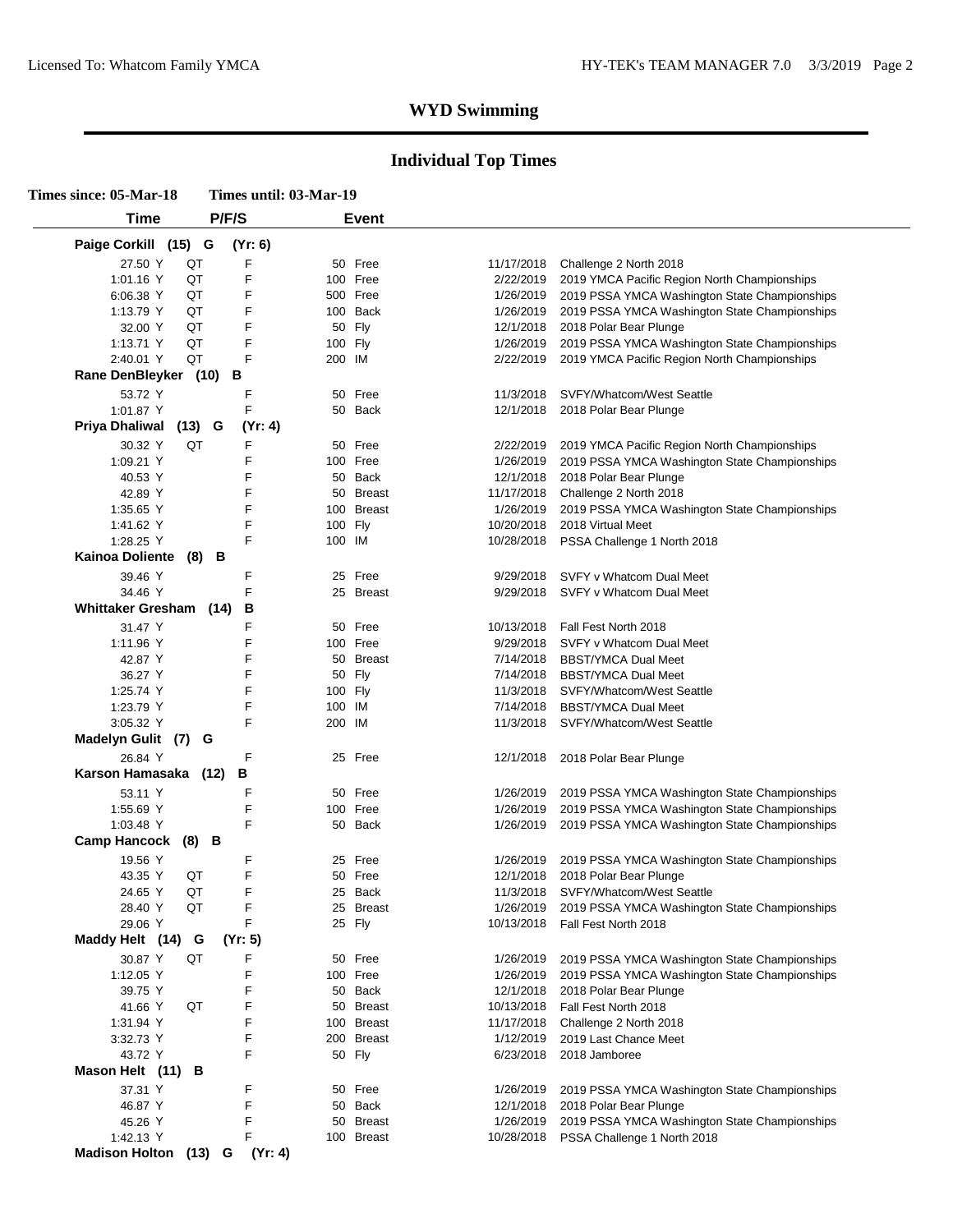| Times since: 05-Mar-18  |           | Times until: 03-Mar-19 |         |              |            |                                                         |
|-------------------------|-----------|------------------------|---------|--------------|------------|---------------------------------------------------------|
| <b>Time</b>             | P/F/S     |                        |         | <b>Event</b> |            |                                                         |
| Madison Holton (13) G   |           | (Yr: 4)                |         |              |            |                                                         |
| 41.06 Y                 |           | F                      |         | 50 Free      | 6/23/2018  | 2018 Jamboree                                           |
| 54.01 Y                 |           | F                      |         | 50 Breast    | 6/23/2018  | 2018 Jamboree                                           |
| 54.62 Y                 |           | F                      |         | 50 Fly       | 6/23/2018  | 2018 Jamboree                                           |
| Rachel Jones (14) G     |           | (Yr: 5)                |         |              |            |                                                         |
|                         |           |                        |         |              |            |                                                         |
| 30.19 Y                 | QT        | F                      | 50      | Free         | 1/26/2019  | 2019 PSSA YMCA Washington State Championships           |
| 1:08.87 Y               |           | F                      |         | 100 Free     | 1/26/2019  | 2019 PSSA YMCA Washington State Championships           |
| 2:33.29 Y               |           | F                      |         | 200 Free     | 11/17/2018 | Challenge 2 North 2018                                  |
| 37.68 Y L               |           | F                      | 50      | Back         | 2/22/2019  | 2019 YMCA Pacific Region North Championships            |
| 1:22.44 Y               |           | F                      | 100     | Back         | 1/26/2019  | 2019 PSSA YMCA Washington State Championships           |
| Sara Jones (15) G       |           |                        |         |              |            |                                                         |
| 26.05 Y                 | QT        | F                      |         | 50 Free      | 11/17/2018 | Challenge 2 North 2018                                  |
| 57.88 Y                 | QT        | F                      |         | 100 Free     | 2/22/2019  | 2019 YMCA Pacific Region North Championships            |
| 30.03 Y L               | QT        | F                      | 50      | Back         | 11/17/2018 | Challenge 2 North 2018                                  |
| 1:08.78 Y               | QT        | F                      |         | 100 Back     | 12/8/2018  | Dual Meet at SVFY                                       |
| 1:03.57 Y               | QT        | F                      | 100 Fly |              | 11/17/2018 | Challenge 2 North 2018                                  |
| 2:27.20 Y               | QT        | F                      | 200 IM  |              | 11/17/2018 | Challenge 2 North 2018                                  |
| <b>Spencer Kaiser</b>   | В<br>(16) | (Yr: 6)                |         |              |            |                                                         |
| 25.00 Y                 | QT        | F                      | 50      | Free         | 2/22/2019  | 2019 YMCA Pacific Region North Championships            |
| 55.40 Y                 | QT        | F                      |         | 100 Free     | 2/22/2019  | 2019 YMCA Pacific Region North Championships            |
|                         | QT        | F                      |         |              |            |                                                         |
| 2:05.84 Y               |           |                        |         | 200 Free     | 2/22/2019  | 2019 YMCA Pacific Region North Championships            |
| 6:05.81 Y               |           | F                      |         | 500 Free     | 10/20/2018 | 2018 Virtual Meet                                       |
| 31.34 Y                 | QT        | F                      |         | 50 Back      | 11/17/2018 | Challenge 2 North 2018                                  |
| 1:09.41 Y               |           | F                      |         | 100 Back     | 10/28/2018 | PSSA Challenge 1 North 2018                             |
| 27.00 Y                 | QT        | F                      |         | 50 Fly       | 1/26/2019  | 2019 PSSA YMCA Washington State Championships           |
| 1:01.96 Y               | QT        | F                      | 100 Fly |              | 2/22/2019  | 2019 YMCA Pacific Region North Championships            |
| 1:07.78 Y               |           | F                      | 100 IM  |              | 10/13/2018 | Fall Fest North 2018                                    |
| <b>Sylvie Lausier</b>   | $(13)$ G  | (Yr: 4)                |         |              |            |                                                         |
| 30.03 Y                 | QT        | F                      | 50      | Free         | 2/22/2019  | 2019 YMCA Pacific Region North Championships            |
| 1:12.40 Y               |           | F                      |         | 100 Free     | 1/26/2019  | 2019 PSSA YMCA Washington State Championships           |
| 1:27.28 Y               |           | F                      |         | 100 Back     | 12/8/2018  | Dual Meet at SVFY                                       |
| 1:38.85 Y               |           | F                      |         | 100 Breast   | 1/26/2019  | 2019 PSSA YMCA Washington State Championships           |
| 38.77 Y                 |           | F                      |         | 50 Fly       | 11/17/2018 | Challenge 2 North 2018                                  |
| 1:34.75 Y               |           | F                      | 100 Fly |              | 1/26/2019  | 2019 PSSA YMCA Washington State Championships           |
| 1:25.63 Y               |           | F                      | 100     | IM           | 10/13/2018 | Fall Fest North 2018                                    |
| 3:01.19 Y               |           | F                      | 200     | IM           | 2/22/2019  | 2019 YMCA Pacific Region North Championships            |
| <b>Brady Manske</b>     | $(14)$ B  |                        |         |              |            |                                                         |
|                         |           |                        |         |              |            |                                                         |
| 29.06 Y                 | QT        | F                      | 50      | Free         | 1/26/2019  | 2019 PSSA YMCA Washington State Championships           |
| 1:06.26 Y               |           | F                      |         | 100 Free     |            | 1/26/2019 2019 PSSA YMCA Washington State Championships |
| 1:16.96 Y               | QT        | F                      |         | 100 Back     | 1/26/2019  | 2019 PSSA YMCA Washington State Championships           |
| 39.37 Y                 | QT        | F                      |         | 50 Breast    | 2/22/2019  | 2019 YMCA Pacific Region North Championships            |
| 1:27.09 Y               |           | F                      |         | 100 Breast   | 1/26/2019  | 2019 PSSA YMCA Washington State Championships           |
| 34.58 Y                 |           | F                      |         | 50 Fly       | 10/13/2018 | Fall Fest North 2018                                    |
| 1:17.79 Y               |           | F                      | 100     | IM           | 11/17/2018 | Challenge 2 North 2018                                  |
| 2:52.90 Y               |           | F                      | 200 IM  |              | 11/3/2018  | SVFY/Whatcom/West Seattle                               |
| <b>Madison McFadden</b> | (10)      | G                      |         |              |            |                                                         |
| 47.40 Y                 |           | F                      | 50      | Free         | 9/29/2018  | SVFY v Whatcom Dual Meet                                |
| 53.62 Y                 |           | F                      |         | 50 Back      | 9/29/2018  | SVFY v Whatcom Dual Meet                                |
| Alyssandra Mendoza      |           | $(13)$ G               |         |              |            |                                                         |
| 48.81 Y                 |           | F                      |         | 50 Free      | 9/29/2018  | SVFY v Whatcom Dual Meet                                |
| Gabriella Mendoza (12)  |           | G                      |         |              |            |                                                         |
|                         |           |                        |         |              |            |                                                         |
| 53.18 Y                 |           | F                      |         | 50 Free      | 9/29/2018  | SVFY v Whatcom Dual Meet                                |
| 2:07.40 Y               |           | F                      |         | 100 Free     | 9/29/2018  | SVFY v Whatcom Dual Meet                                |
| 1:14.40 Y               |           | F                      |         | 50 Fly       |            | 9/29/2018 SVFY v Whatcom Dual Meet                      |
| Miguel Mendoza (12)     | В         |                        |         |              |            |                                                         |
| 2:09.65 Y               |           | F                      |         | 100 Free     |            | 9/29/2018 SVFY v Whatcom Dual Meet                      |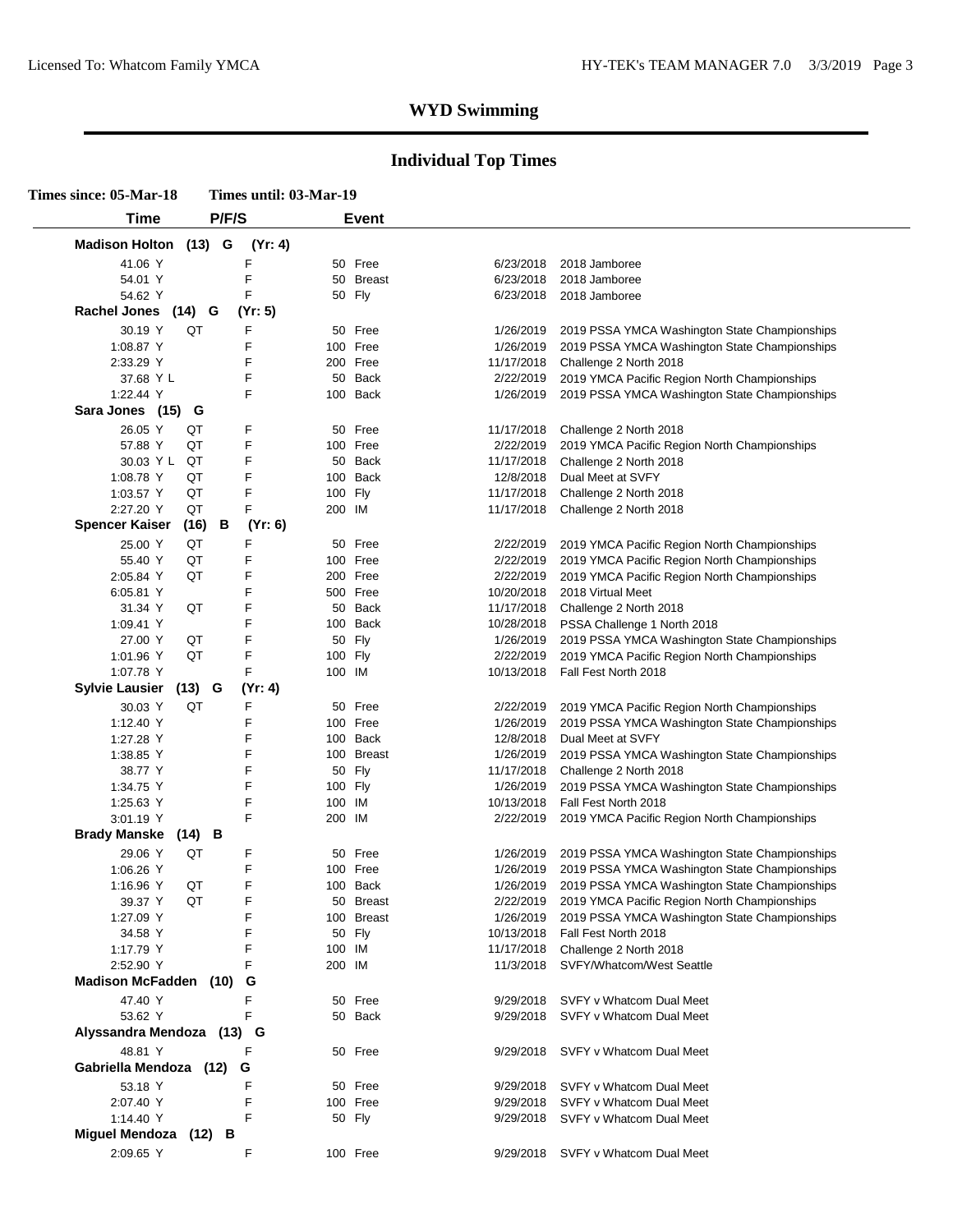| Times since: 05-Mar-18                    | Times until: 03-Mar-19 |                      |            |                                               |  |  |
|-------------------------------------------|------------------------|----------------------|------------|-----------------------------------------------|--|--|
| Time                                      | P/F/S                  | <b>Event</b>         |            |                                               |  |  |
| Kyle Millican (17) B                      | (Yr: 7)                |                      |            |                                               |  |  |
| 26.20 Y<br>QT                             | F                      | 50 Free              | 2/22/2019  | 2019 YMCA Pacific Region North Championships  |  |  |
| 1:00.05 Y L                               | F                      | 100 Free             | 2/22/2019  | 2019 YMCA Pacific Region North Championships  |  |  |
| 6:05.07 Y                                 | Т                      | 500 Free             | 2/22/2019  | 2019 YMCA Pacific Region North Championships  |  |  |
|                                           | F                      |                      |            |                                               |  |  |
| 36.68 Y                                   |                        | 50 Back              | 1/26/2019  | 2019 PSSA YMCA Washington State Championships |  |  |
| 1:26.46 Y                                 | F                      | 100 Back             | 11/3/2018  | SVFY/Whatcom/West Seattle                     |  |  |
| QT<br>35.59 Y                             | F                      | <b>Breast</b><br>50  | 1/26/2019  | 2019 PSSA YMCA Washington State Championships |  |  |
| 1:23.51 Y                                 | F                      | <b>Breast</b><br>100 | 1/26/2019  | 2019 PSSA YMCA Washington State Championships |  |  |
| 2:57.31 Y                                 | F                      | 200 IM               | 11/3/2018  | SVFY/Whatcom/West Seattle                     |  |  |
| Mackenzie Millican (13)                   | (Yr: 3)<br>G           |                      |            |                                               |  |  |
| QT<br>29.44 Y                             | F                      | 50 Free              | 2/22/2019  | 2019 YMCA Pacific Region North Championships  |  |  |
| QT<br>1:05.93 Y                           | F                      | 100 Free             | 2/22/2019  | 2019 YMCA Pacific Region North Championships  |  |  |
| 2:33.03 Y                                 | F                      | 200 Free             | 2/22/2019  | 2019 YMCA Pacific Region North Championships  |  |  |
| 6:29.67 Y                                 | F                      | 500 Free             | 10/28/2018 | PSSA Challenge 1 North 2018                   |  |  |
| 37.87 Y                                   | F                      | 50 Back              | 10/20/2018 | 2018 Virtual Meet                             |  |  |
| 1:24.40 Y                                 | F                      | 100 Back             | 2/22/2019  | 2019 YMCA Pacific Region North Championships  |  |  |
| 42.81 Y                                   | F                      | 50 Breast            | 11/17/2018 | Challenge 2 North 2018                        |  |  |
|                                           |                        |                      |            |                                               |  |  |
| QT<br>35.01 Y                             | F                      | Fly<br>50            | 2/22/2019  | 2019 YMCA Pacific Region North Championships  |  |  |
| 1:36.63 Y                                 | F                      | 100 Fly              | 12/8/2018  | Dual Meet at SVFY                             |  |  |
| 1:21.40 Y                                 | F                      | 100 IM               | 12/1/2018  | 2018 Polar Bear Plunge                        |  |  |
| <b>Samuel Moors</b><br>$(10)$ B           |                        |                      |            |                                               |  |  |
| 53.97 Y                                   | F                      | 50 Free              | 12/1/2018  | 2018 Polar Bear Plunge                        |  |  |
| 1:03.35 Y                                 | F                      | 50 Back              | 11/17/2018 | Challenge 2 North 2018                        |  |  |
| <b>Andrew Murdoch</b>                     | В<br>(12)              |                      |            |                                               |  |  |
| QT<br>33.32 Y                             | F                      | 50<br>Free           | 10/28/2018 | PSSA Challenge 1 North 2018                   |  |  |
| 1:22.53 Y                                 | F                      | 100 Free             | 10/20/2018 | 2018 Virtual Meet                             |  |  |
| 43.32 Y L                                 | F                      | 50 Back              | 11/17/2018 | Challenge 2 North 2018                        |  |  |
|                                           | F                      | 100 Back             | 11/17/2018 |                                               |  |  |
| 1:39.49 Y                                 |                        |                      |            | Challenge 2 North 2018                        |  |  |
| 42.37 Y<br>QT                             | F                      | 50<br><b>Breast</b>  | 11/17/2018 | Challenge 2 North 2018                        |  |  |
| 1:38.86 Y<br>QT                           | F                      | 100 Breast           | 10/20/2018 | 2018 Virtual Meet                             |  |  |
| QT<br>39.52 Y                             | F                      | 50 Fly               | 11/17/2018 | Challenge 2 North 2018                        |  |  |
| 1:30.41 Y                                 | F                      | 100 IM               | 10/13/2018 | Fall Fest North 2018                          |  |  |
| Aidia Nyman (17)                          | (Yr: 8)<br>G           |                      |            |                                               |  |  |
| 29.56 Y                                   | F                      | 50 Free              | 2/22/2019  | 2019 YMCA Pacific Region North Championships  |  |  |
| QT<br>1:03.86 Y                           | F                      | 100 Free             | 11/17/2018 | Challenge 2 North 2018                        |  |  |
| QT<br>2:20.69 Y                           | F                      | 200 Free             | 1/26/2019  | 2019 PSSA YMCA Washington State Championships |  |  |
| 6:16.57 Y<br>QT                           | F                      | 500 Free             | 11/17/2018 | Challenge 2 North 2018                        |  |  |
| QT<br>34.29 Y                             | F                      | Back<br>50           | 2/22/2019  | 2019 YMCA Pacific Region North Championships  |  |  |
| QT<br>1:11.74 Y                           | F                      | 100 Back             |            |                                               |  |  |
| Leo Nyman (15)<br>$\overline{\mathbf{B}}$ | (Yr: 5)                |                      | 2/22/2019  | 2019 YMCA Pacific Region North Championships  |  |  |
|                                           |                        |                      |            |                                               |  |  |
| 26.19 Y<br>QT                             | F                      | 50 Free              | 2/22/2019  | 2019 YMCA Pacific Region North Championships  |  |  |
| 1:06.62 Y                                 | F                      | 100 Free             | 10/20/2018 | 2018 Virtual Meet                             |  |  |
| QT<br>31.04 Y                             | F                      | 50 Back              | 2/22/2019  | 2019 YMCA Pacific Region North Championships  |  |  |
| QT<br>1:08.87 Y                           | F                      | 100 Back             | 2/22/2019  | 2019 YMCA Pacific Region North Championships  |  |  |
| QT<br>32.56 Y                             | F                      | 50 Breast            | 2/22/2019  | 2019 YMCA Pacific Region North Championships  |  |  |
| 1:13.77 Y<br>QT                           | F                      | 100 Breast           | 2/22/2019  | 2019 YMCA Pacific Region North Championships  |  |  |
| QT<br>29.99 Y                             | F                      | 50 Fly               | 2/22/2019  | 2019 YMCA Pacific Region North Championships  |  |  |
|                                           | F                      | 200 IM               |            |                                               |  |  |
| 2:41.97 Y                                 |                        |                      | 10/20/2018 | 2018 Virtual Meet                             |  |  |
| <b>Larson Rische</b>                      | $(11)$ B               |                      |            |                                               |  |  |
| 40.29 Y                                   | F                      | 50 Free              | 7/21/2018  | July 21 Meet at SVFY                          |  |  |
| 1:29.54 Y                                 | F                      | 100 Free             | 7/14/2018  | <b>BBST/YMCA Dual Meet</b>                    |  |  |
| 46.40 Y                                   | F                      | 50 Back              | 7/21/2018  | July 21 Meet at SVFY                          |  |  |
| 59.70 Y                                   | F                      | 50 Breast            | 7/14/2018  | <b>BBST/YMCA Dual Meet</b>                    |  |  |
| 2:15.79 Y                                 | F                      | 100 Breast           | 7/21/2018  | July 21 Meet at SVFY                          |  |  |
| 1:56.72 Y                                 | F                      | 100 IM               | 9/29/2018  | SVFY v Whatcom Dual Meet                      |  |  |
|                                           |                        |                      |            |                                               |  |  |
| <b>Madelyn Ritter</b>                     | $(11)$ G               |                      |            |                                               |  |  |
| 44.59 Y                                   | F                      | 50 Free              | 12/1/2018  | 2018 Polar Bear Plunge                        |  |  |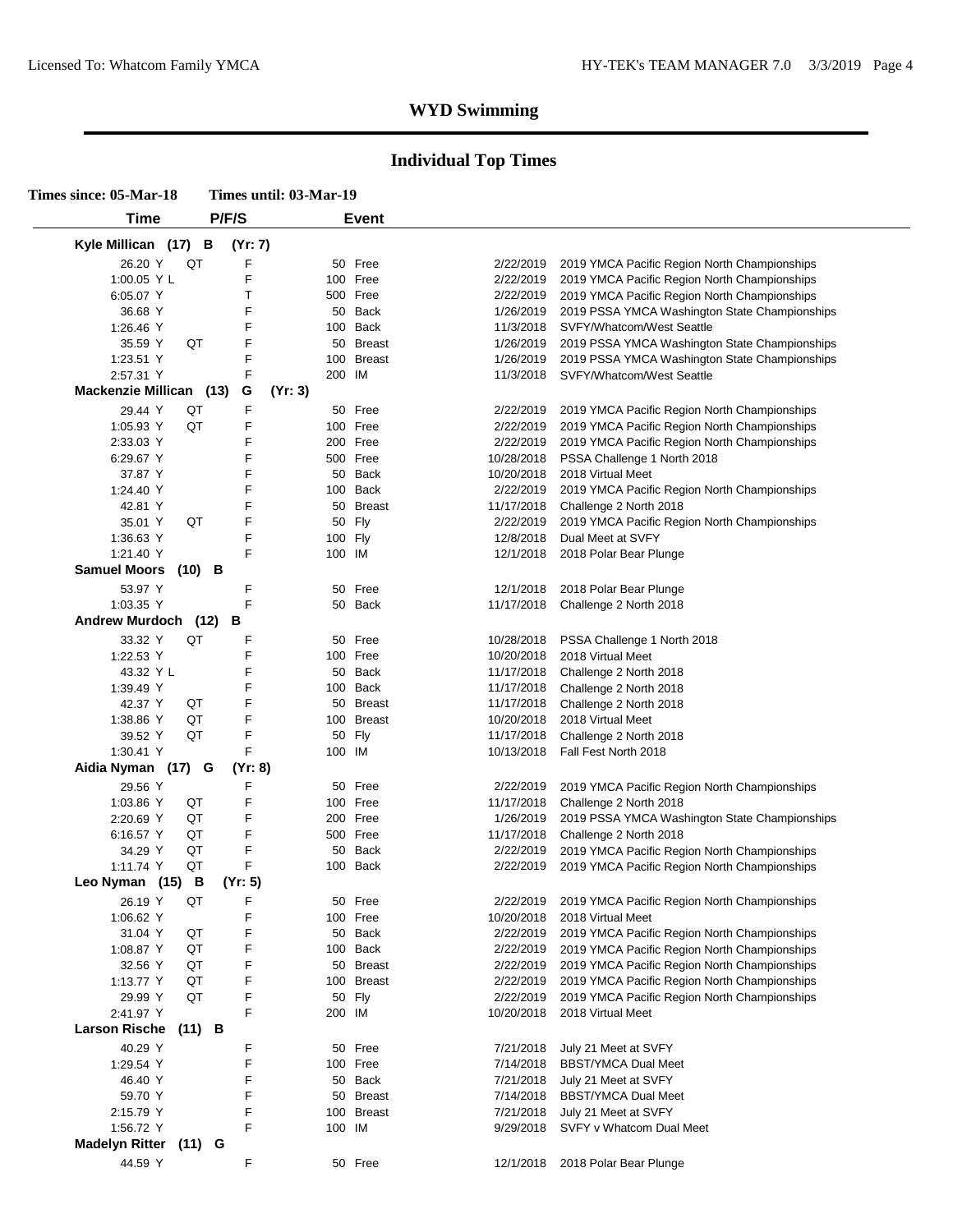| Time                              | P/F/S               | <b>Event</b>            |                         |                                                                             |
|-----------------------------------|---------------------|-------------------------|-------------------------|-----------------------------------------------------------------------------|
| Madelyn Ritter (11) G             |                     |                         |                         |                                                                             |
| 51.87 Y                           | F                   | 50 Back                 | 12/1/2018               | 2018 Polar Bear Plunge                                                      |
| 59.40 Y                           | F                   | 50 Breast               | 12/1/2018               | 2018 Polar Bear Plunge                                                      |
| <b>Andrew Sebens</b>              | $(11)$ B            |                         |                         |                                                                             |
| 36.25 Y                           | F                   | 50 Free                 | 1/26/2019               | 2019 PSSA YMCA Washington State Championships                               |
| 49.28 Y                           | F                   | 50 Breast               | 1/26/2019               | 2019 PSSA YMCA Washington State Championships                               |
| 1:52.59 Y                         | F                   | 100 Breast              | 12/1/2018               | 2018 Polar Bear Plunge                                                      |
| 49.19 Y                           | F                   | 50 Fly                  | 10/20/2018              | 2018 Virtual Meet                                                           |
| 1:41.53 Y                         | F                   | 100 IM                  | 11/3/2018               | SVFY/Whatcom/West Seattle                                                   |
| Jade Shields (13)                 | G                   |                         |                         |                                                                             |
| 49.47 Y                           | F                   | 50 Free                 | 12/8/2018               | Dual Meet at SVFY                                                           |
| 1:54.94 Y                         | F                   | 100 Free                | 10/20/2018              | 2018 Virtual Meet                                                           |
| 2:11.88 Y                         | F                   | 100 Back                | 12/8/2018               | Dual Meet at SVFY                                                           |
| <b>Roman Shields</b>              | $(12)$ B            |                         |                         |                                                                             |
| 57.10 Y                           | F                   | 50 Free                 | 10/20/2018              | 2018 Virtual Meet                                                           |
| 1:04.16 $Y$                       | F                   | 50 Back                 | 10/20/2018              | 2018 Virtual Meet                                                           |
| 2:36.00 Y                         | F                   | 100 Back                | 12/8/2018               | Dual Meet at SVFY                                                           |
| Lily Skoczen (13) G               | (Yr: 3)             |                         |                         |                                                                             |
|                                   |                     |                         |                         |                                                                             |
| 33.06 Y                           | F<br>F              | 50 Free<br>200 Free     | 10/20/2018<br>7/14/2018 | 2018 Virtual Meet<br><b>BBST/YMCA Dual Meet</b>                             |
| 2:49.95 Y<br>1:31.20 Y            | F                   | 100 Breast              | 6/23/2018               | 2018 Jamboree                                                               |
| 43.58 Y                           | F                   | 50 Fly                  | 6/23/2018               | 2018 Jamboree                                                               |
| 1:40.72 Y                         | F                   | 100 Fly                 | 10/20/2018              | 2018 Virtual Meet                                                           |
| <b>Tatyanna Sparks</b>            | $(15)$ G<br>(Yr: 6) |                         |                         |                                                                             |
|                                   |                     |                         |                         |                                                                             |
| 30.22 Y                           | F                   | 50 Free                 | 1/26/2019               | 2019 PSSA YMCA Washington State Championships                               |
| 1:07.14 Y                         | F<br>F              | 100 Free<br>200 Free    | 10/13/2018              | Fall Fest North 2018                                                        |
| 2:35.79 Y                         | т                   | 500 Free                | 10/28/2018<br>2/22/2019 | PSSA Challenge 1 North 2018                                                 |
| 6:52.13 Y<br>1:23.77 Y            | F                   | 100 Back                | 10/28/2018              | 2019 YMCA Pacific Region North Championships<br>PSSA Challenge 1 North 2018 |
| 33.39 Y                           | F<br>QT             | 50 Fly                  | 10/13/2018              | Fall Fest North 2018                                                        |
| 1:22.53 Y                         | F                   | 100 Fly                 | 10/28/2018              | PSSA Challenge 1 North 2018                                                 |
| 2:52.09 Y                         | F                   | 200 IM                  | 12/1/2018               | 2018 Polar Bear Plunge                                                      |
| Jordan Swanson (9) G              |                     |                         |                         |                                                                             |
| 51.69 Y                           |                     |                         |                         |                                                                             |
| <b>Quincy Swearingen (13)</b>     | F<br>В              | 50 Breast               | 11/17/2018              | Challenge 2 North 2018                                                      |
|                                   |                     |                         |                         |                                                                             |
| 29.10 Y                           | QT<br>F             | 50 Free                 | 1/26/2019               | 2019 PSSA YMCA Washington State Championships                               |
| 1:05.90 Y                         | F<br>F              | 100 Free                | 1/12/2019               | 2019 Last Chance Meet                                                       |
| 41.63 Y<br>1:37.21 Y              | F                   | 50 Breast<br>100 Breast | 1/26/2019               | 2019 PSSA YMCA Washington State Championships                               |
| Kasi Thomas (12) G                | (Yr: 3)             |                         | 1/26/2019               | 2019 PSSA YMCA Washington State Championships                               |
|                                   |                     |                         |                         |                                                                             |
| 29.33 Y QT                        | F.                  | 50 Free                 | 2/22/2019               | 2019 YMCA Pacific Region North Championships                                |
| 1:06.49 Y                         | F<br>QT             | 100 Free                | 2/22/2019               | 2019 YMCA Pacific Region North Championships                                |
| 2:34.99 Y                         | F<br>QT<br>F        | 200 Free                | 2/22/2019               | 2019 YMCA Pacific Region North Championships                                |
| 34.67 Y L<br>1:16.44 Y            | QT<br>F<br>QT       | 50 Back<br>100 Back     | 10/13/2018<br>2/22/2019 | Fall Fest North 2018<br>2019 YMCA Pacific Region North Championships        |
| 32.03 Y                           | QT<br>F             | 50 Fly                  | 2/22/2019               | 2019 YMCA Pacific Region North Championships                                |
| 1:15.48 Y                         | F<br>QT             | 100 IM                  | 1/26/2019               | 2019 PSSA YMCA Washington State Championships                               |
| Ruth Thomas (13) G                |                     |                         |                         |                                                                             |
|                                   |                     |                         |                         |                                                                             |
| 41.44 Y                           | F                   | 50 Free                 | 9/29/2018               | SVFY v Whatcom Dual Meet                                                    |
| 1:34.49 Y                         | F                   | 100 Free                | 10/20/2018              | 2018 Virtual Meet                                                           |
| 1:53.44 Y                         | F<br>F              | 100 Back                | 10/20/2018<br>9/29/2018 | 2018 Virtual Meet                                                           |
| 1:52.22 Y                         | F                   | 100 IM                  |                         | SVFY v Whatcom Dual Meet                                                    |
| 3:51.15 Y<br>Jashua Thompson (17) | В                   | 200 IM                  | 1/12/2019               | 2019 Last Chance Meet                                                       |
|                                   |                     |                         |                         |                                                                             |
| 1:17.25 Y                         | F                   | 100 Free                | 7/14/2018               | <b>BBST/YMCA Dual Meet</b>                                                  |
| 45.20 Y                           | F                   | 50 Back                 | 6/23/2018               | 2018 Jamboree                                                               |